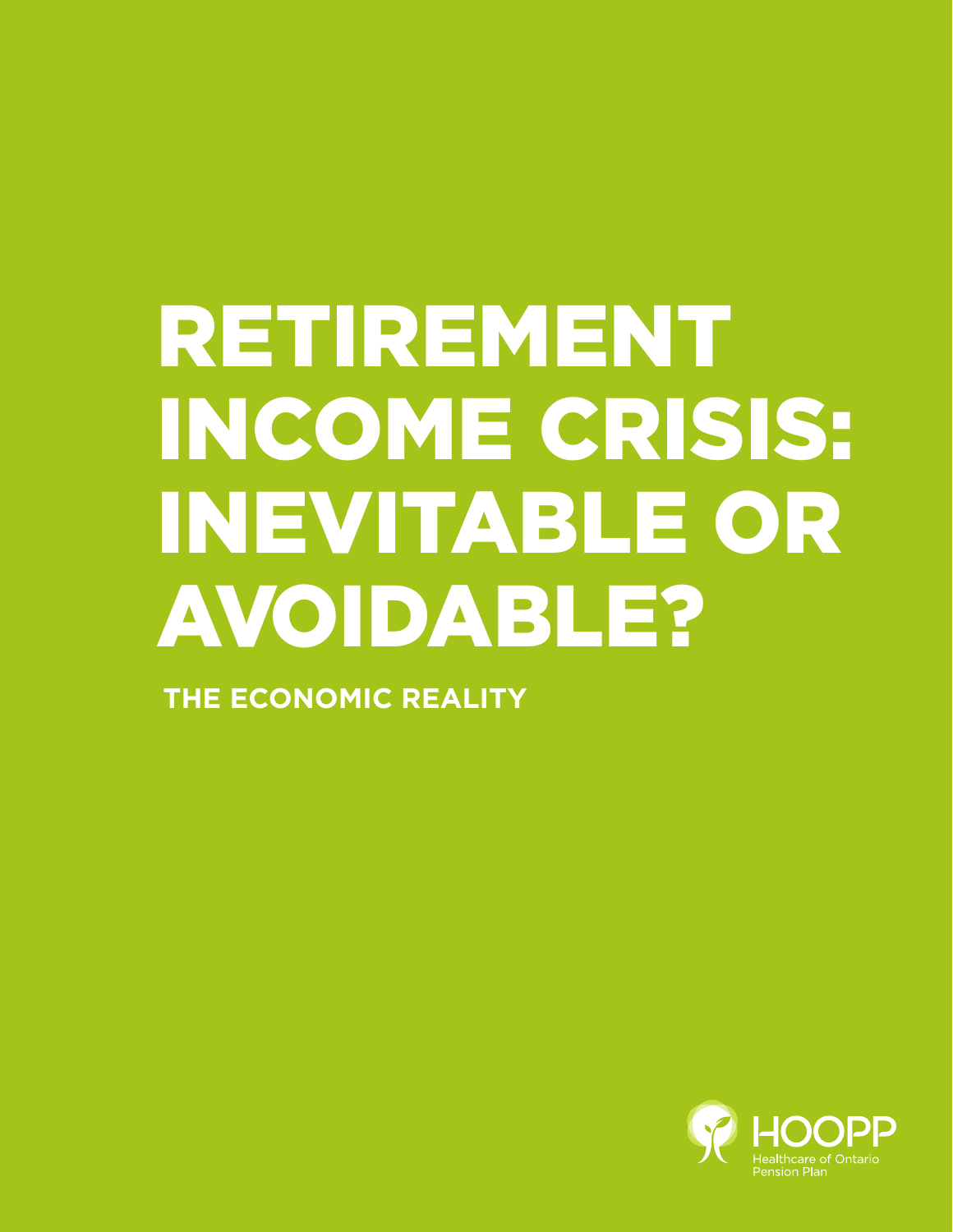## **A MESSAGE FROM HOOPP PRESIDENT & CEO, JIM KEOHANE** March 17, 2014

The following White Paper, entitled *Retirement Income Crisis: Inevitable or Avoidable?* The Economic Reality, summarizes the key points of two substantive research projects recently undertaken by The Boston Consulting Group and The Gandalf Group on the positive economic impact of defined benefit (DB) plans in Canada and Ontarians' concerns regarding their ability to retire with adequate replacement income, respectively.

These two studies approach the economic reality of retirement from two different perspectives. According to The Boston Consulting Group's study, DB pension plans play a significant role in powering economies, supporting growth and creating confident consumers whose spending is vital to the health of our economies. Of equal note is the research conducted by The Gandalf Group which found that the majority of Ontarians (86%) agree there is an emerging retirement income crisis in Canada.

The findings are clear. In Ontario alone, approximately 1.3 million defined pensioners inject an estimated \$27 billion back into the economy, with this impact most keenly felt in smaller communities where there is greater reliance on the predictable and secure retirement income offered through the DB pension model.

With this research, we have an opportunity to better understand the economic realities for those with a defined pension, for those without and for Ontarians as a whole. I believe DB pension plans provide the most effective and efficient way to deliver retirement security—it's important that the pension reform debate focuses on the most serious issue, which is ensuring solutions are found that provide retirement income adequacy for all Ontarians.

I encourage you to visit hoopp.com to read summaries of each of these studies and to continue the dialogue on finding solutions to the issue of retirement income adequacy for all.

Klulane

**RETIREMENT INCOME CRISIS: INEVITABLE OR AVOIDABLE? // MARCH 2014 // PAGE 2**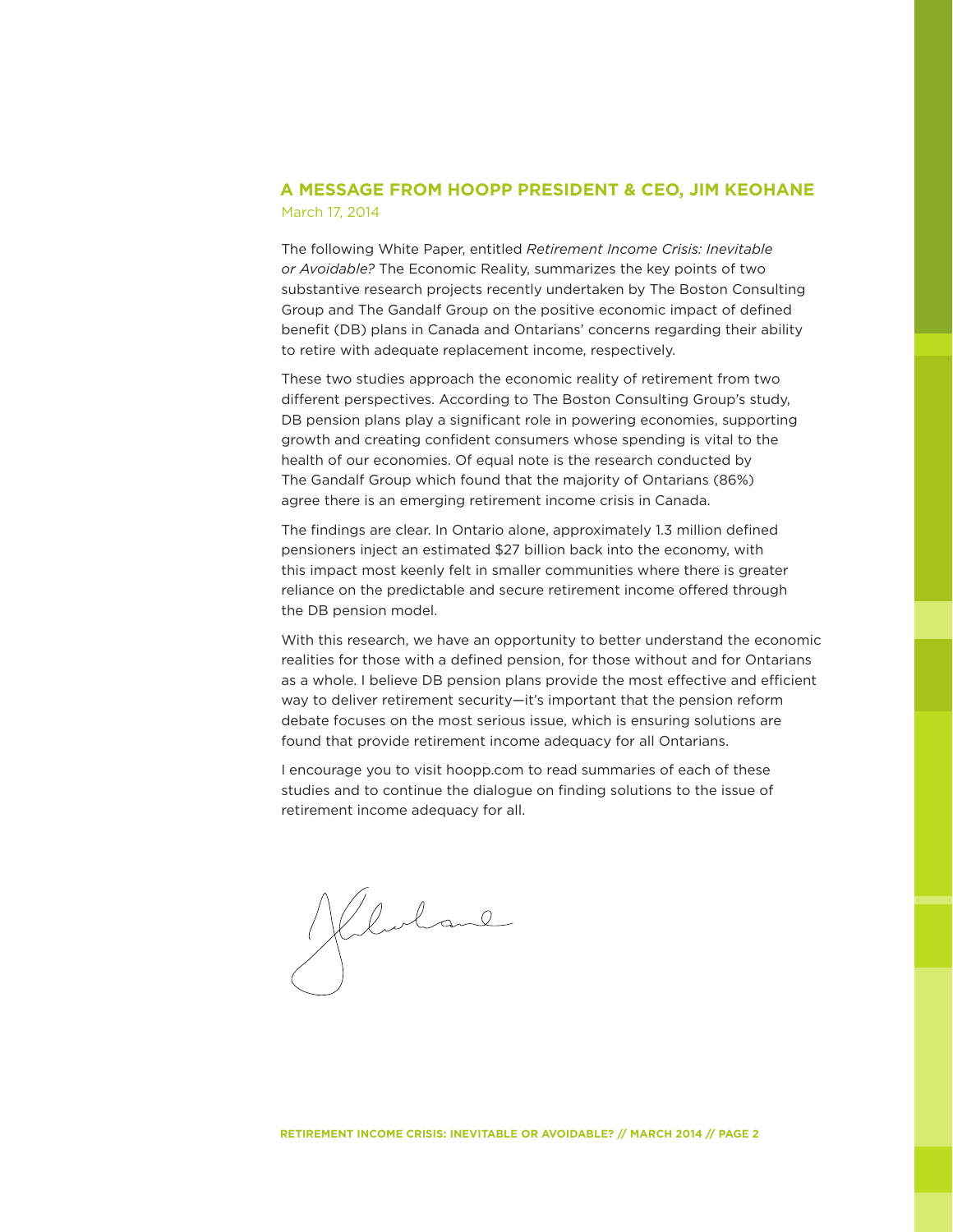### **WHAT CANADIANS WANT FIXED — AND A SIX-POINT PLAN FOR GETTING THERE**

Every Canadian should have access to a pension that guarantees a percentage of their working income in retirement — so says a majority of Ontarians (79%) as they become increasingly worried about a looming retirement crisis in Canada. With debt levels at all time highs and approximately 60% of the Canadian workforce not covered by workplace pension plans, research shows Ontarians are worried their savings won't be enough to keep them in retirement. They also believe government needs to step in and make critical decisions about how to solve the problem before a host of unfunded retirees begin to create a drag on the economy and on taxpayers. The question is, what needs to be done?

To help answer this, we look at two new pieces of research: *Defined Benefit Impact Assessment* by The Boston Consulting Group and the *2014 HOOPP Retirement Income Report* conducted by The Gandalf Group. Both provide unique insights on the benefits stable and adequate pension payments bring to the overall economy. Defined benefit (DB) plans not only create clear economic benefits across the country, Canadians would like everyone to have access to enhanced pensions that provide stable income and financial security in retirement. To that end, we also propose six best practices from Canada's DB pension plans that can be used to improve the system and make a workable solution for all Canadians.

#### **SECTION 1: DB PLANS AND THE CANADIAN ECONOMY**

We know an estimated 60% of Canadians don't have access to a workplace pension plan. But whether it's a Pooled Registered Pension Plans (PRPPs), an expanded Canada Pension Plan (CPP) or a made-in-Ontario pension plan, policymakers and pension experts can't seem to agree on what kind of model will best broaden pension coverage. One thing is clear, however: the existing DB model brings substantial benefits to Canadians by giving them greater financial security in retirement and by reducing reliance on government benefits like the Guaranteed Income Supplement (GIS) to the tune of \$2 billion to \$3 billion annually.

The Boston Consulting Group notes that in 2012 DB plans collected between \$44 and \$47 billion in mandatory contributions from both members and employers—and they paid out between \$68 and \$72 billion in benefits.

Those benefits have flowed back into the economy. How? With 4.5 million active members and 3.5 million beneficiaries living across Canada, the benefits paid out by DB plans ultimately take many forms. This includes consumer spending and taxes, generating business growth, employment and revenues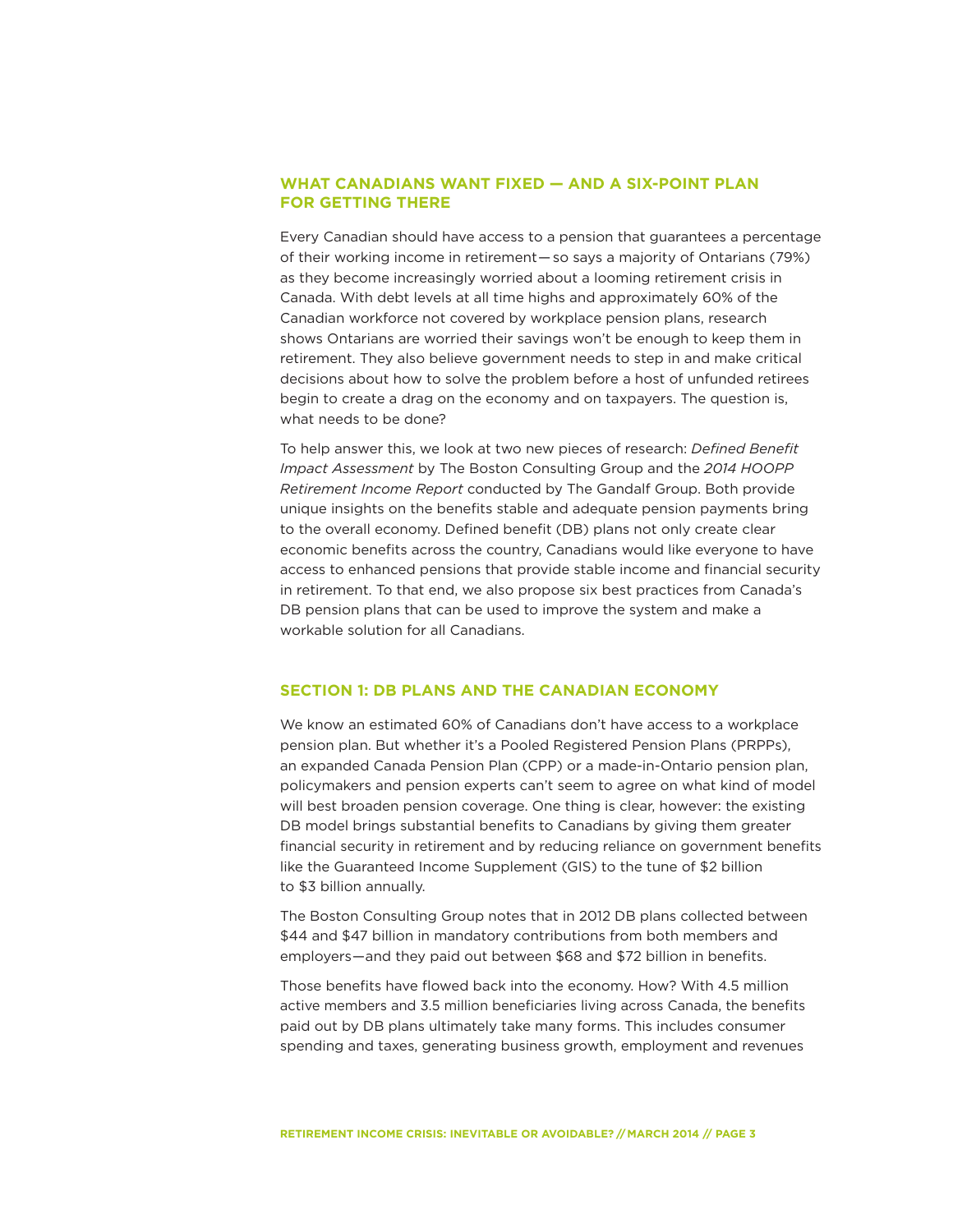for all levels of government. In Ontario, for example, DB pensioners contribute 7% of the total annual per capita income. Of particular note is smaller communities, where the impact of pensioner spending is felt the most keenly, double the provincial average in some communities.



DB pensioners are closely tied to the economic wellbeing of communities both large and small—and their annual spending is impressive. They spend between \$56 billion and \$63 billion on durable and consumable goods spread across the economy and the country.

**Reduced dependence on GIS – DB plans give Canadians greater financial security in retirement and reduce reliance on government benefits like the Guaranteed Income Supplement (GIS) to the tune of \$2 billion to \$3 billion annually.**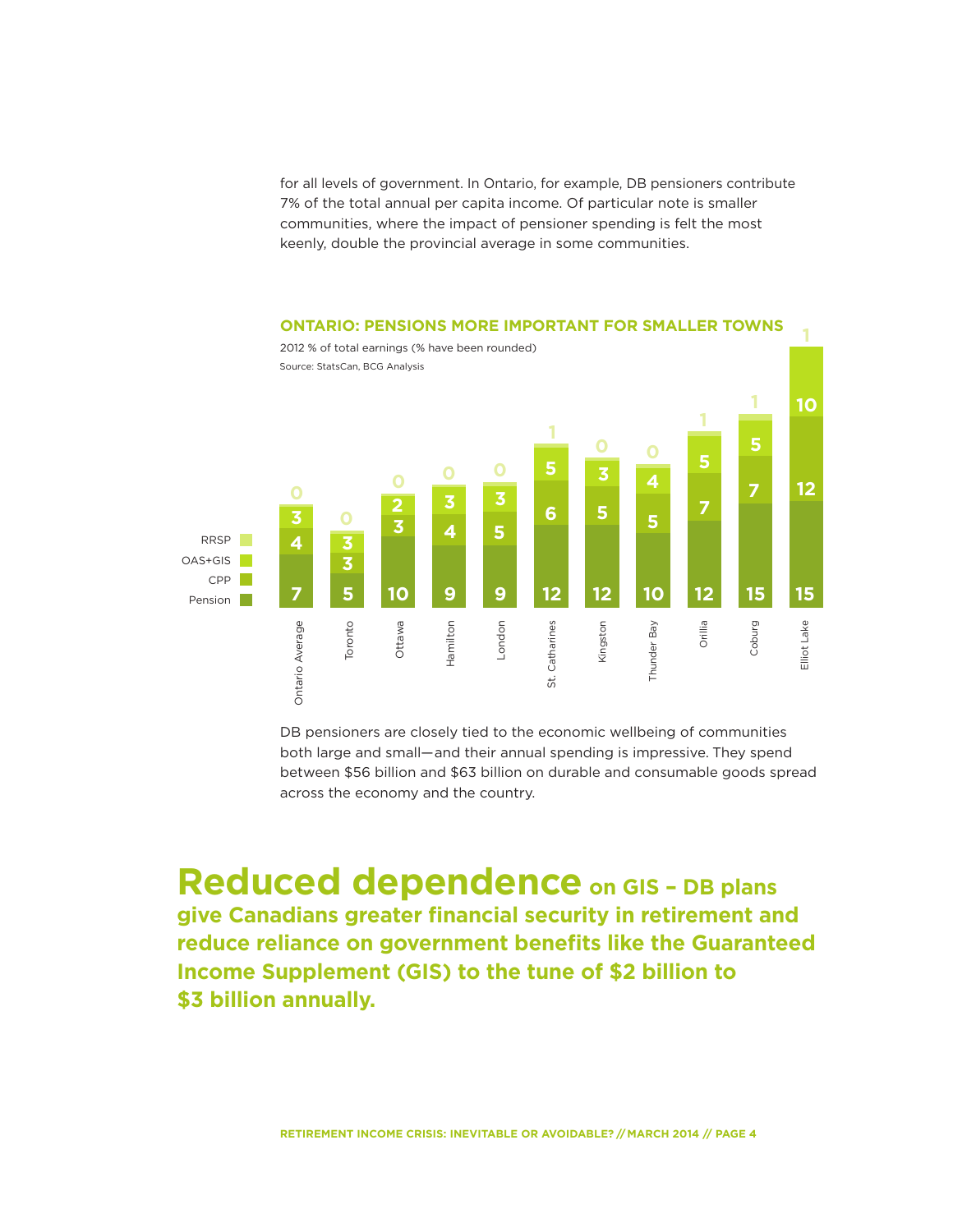#### **PENSIONERS BOOST ONTARIO'S ECONOMY**

DB pensions are particularly important in Ontario, where plans pay out about \$27 billion to members, with most of those payouts coming from investment returns.

Those payouts generate an estimated \$3 billion in federal and provincial income tax, \$2 billion in federal and provincial sales tax and \$1 billion in property tax on an annual basis.

Able to rely on consistent monthly cashflow, Canadian seniors with DB benefits are confident consumers. In Ontario, they're spending approximately \$27 billion on consumables, shelter, durables, recreation and services.

#### **ONTARIO'S ECONOMY WITHOUT DB PLANS**

What would the impact be on Ontario's economy if there were no DB pension plans? Below is a breakdown of what DB plan payouts contribute based on sector. What would happen if that money weren't there?



Clearly, DB pensions give Canadian seniors a better sense of financial security and that has clear economic benefits that flow to businesses, governments, and communities across Canada. They also reduce dependency on government assistance programs like the GIS.

But are they what Canadians want? Yes.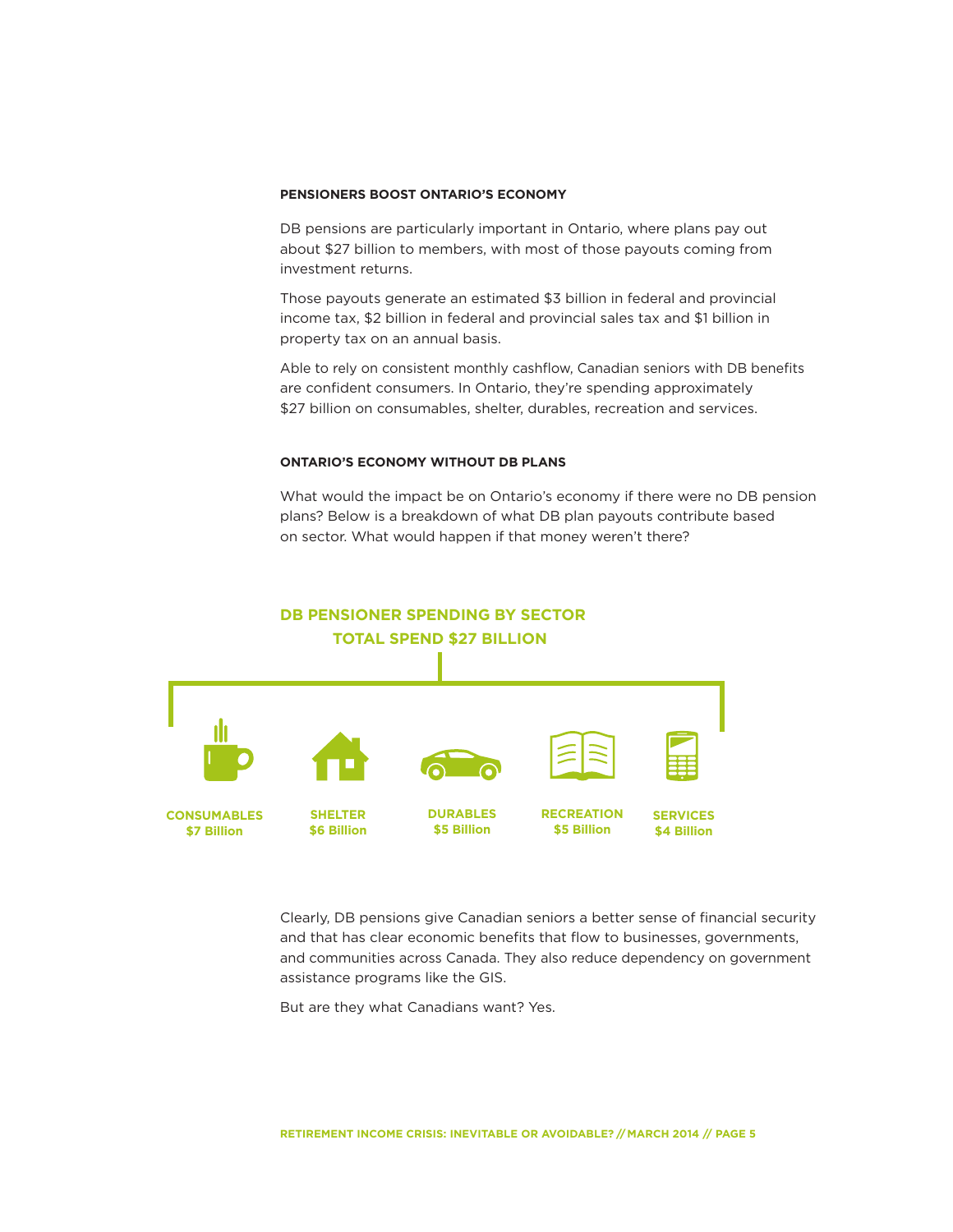#### **SECTION 2: WHAT DO CANADIANS WANT?**

While DB pensioners contribute to the overall economy and represent a healthy tax base for governments across Canada, what about the roughly 60% of the workforce without a workplace pension plan of any kind? Not only does a lack of pension coverage across Canada create economic risks—it's also keeping many Canadians up at night as they worry about whether they will have enough money to retire on.

Gauging how Ontarians feel about their retirement future is something The Gandalf Group has researched for the past two years. Its latest survey, the *2014 HOOPP Retirement Income Report*, finds that having enough money for retirement remains a top concern for Ontarians who believe strongly the country is headed towards a retirement income crisis. A majority — 89% — of Ontarians express concern over the sustainability of the government's public pension system while 64% have concerns they won't have enough money to make ends meet in retirement.

The concern about adequate income in retirement is well founded. On average, the gap Ontarians see between expected needs and expected income is 11% of pre-retirement salaries—this means that the average Ontarian will receive 20% less income than is needed.

Not surprisingly, a clear majority of Ontarians (86%) say a retirement crisis is brewing in Canada and a further two thirds believe the burden will fall on taxpayers to support individuals without sufficient retirement income. This plays out clearly in the fact that 45% to 50% of Canadians without a DB plan that delivers adequate retirement income rely on GIS.

#### **CAUSES OF THE CRISIS**

When it comes to causes of the crisis, most believe (and rightly so) that workers don't save enough money (75%).

But there appear to be some clear causes. In the situation we find ourselves in today, 69% say government doesn't do enough to force employers to provide good pensions to employees and 56% believe the government isn't doing enough to ensure employees that do have access to a plan join it. The bottom line: Ontarians believe that fixing a crisis involves mandatory participation not just on the part of employers but employees too.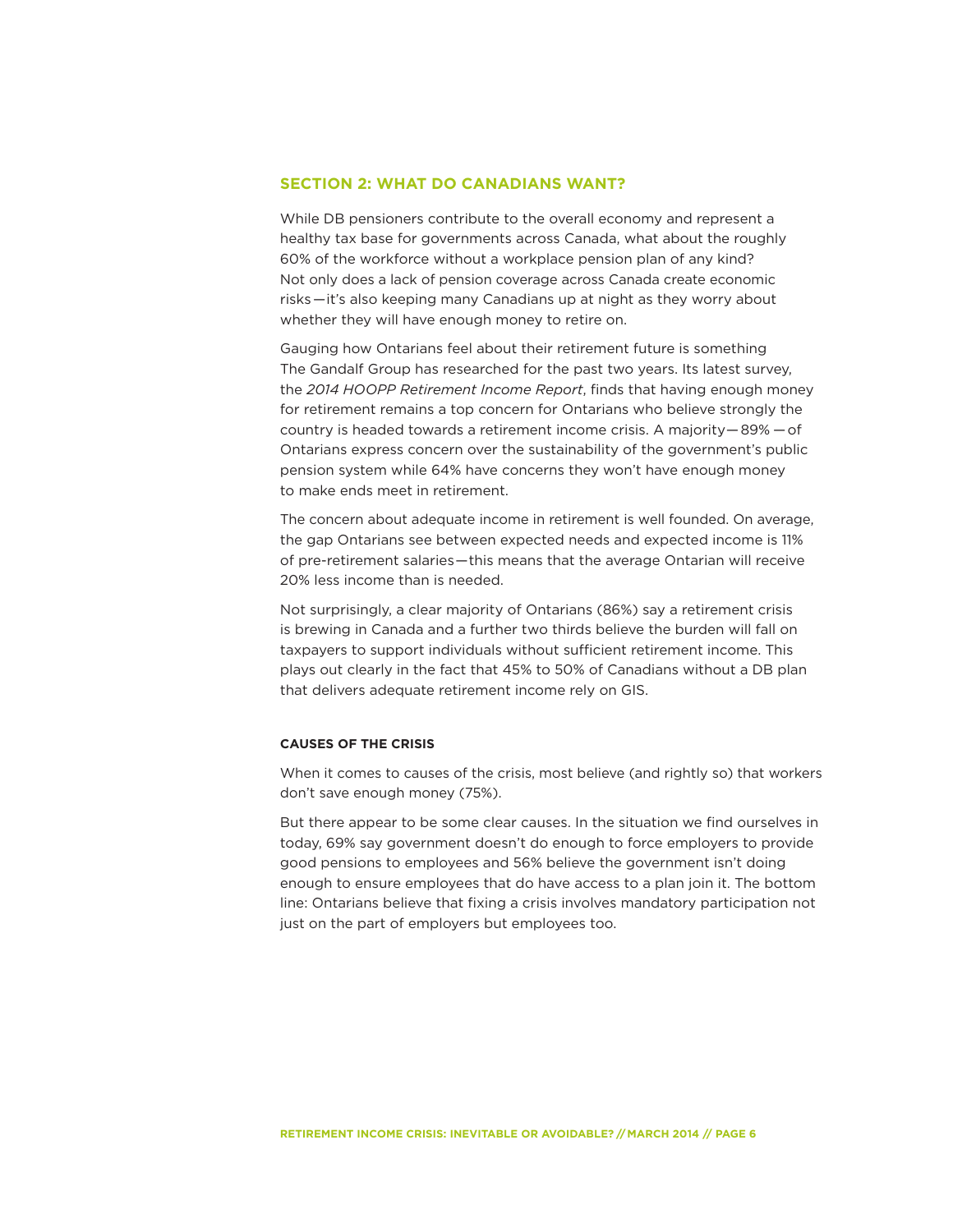While mandatory pension plans for employers and contributions by workers are one solution—what kind of retirement savings vehicle do people want? Ontarians overwhelmingly think DB-type pension programs in the workplace are the best way forward. A clear majority (79%) believe all workers should have a pension plan that guarantees a percentage of their working income in retirement in the same way a DB plan does. And 78% would prefer pension plans that pay out an amount based on earnings—not fluctuations in market returns. Again, this reflects the promise delivered by DB plans.

One important finding—many of those surveyed are even willing to take lower wages in return for a better pension plan (42%).

#### **WHAT'S THE SOLUTION?**

So how can this be fixed? Companies can and should offer pension plans that provide workers with adequate income in retirement—in fact, 59% say it's their responsibility.

Why? Because the economy could be adversely impacted by a retirement crisis. Indeed, the majority of Ontarians—65%—believe that without pensions that ensure adequate income at retirement the economy will suffer. And workers without adequate pension coverage will become a cost to taxpayers, as well as a drag on the economy.

# **78% of Ontarians support increasing CPP contributions and benefits by 60%.**

Does a solution involve dismantling existing DB plans? Not according to the majority of Ontarians (65%) who don't think it's unfair that some workers have better pension plans than others. Most do want the system fixed for everyone, though. A majority (57%) believe the government has not done enough to regulate corporate pension plans to ensure they are stable.

For 61% of Ontarians, the solution lies in modelling private sector benefit plans after public sector DB plans.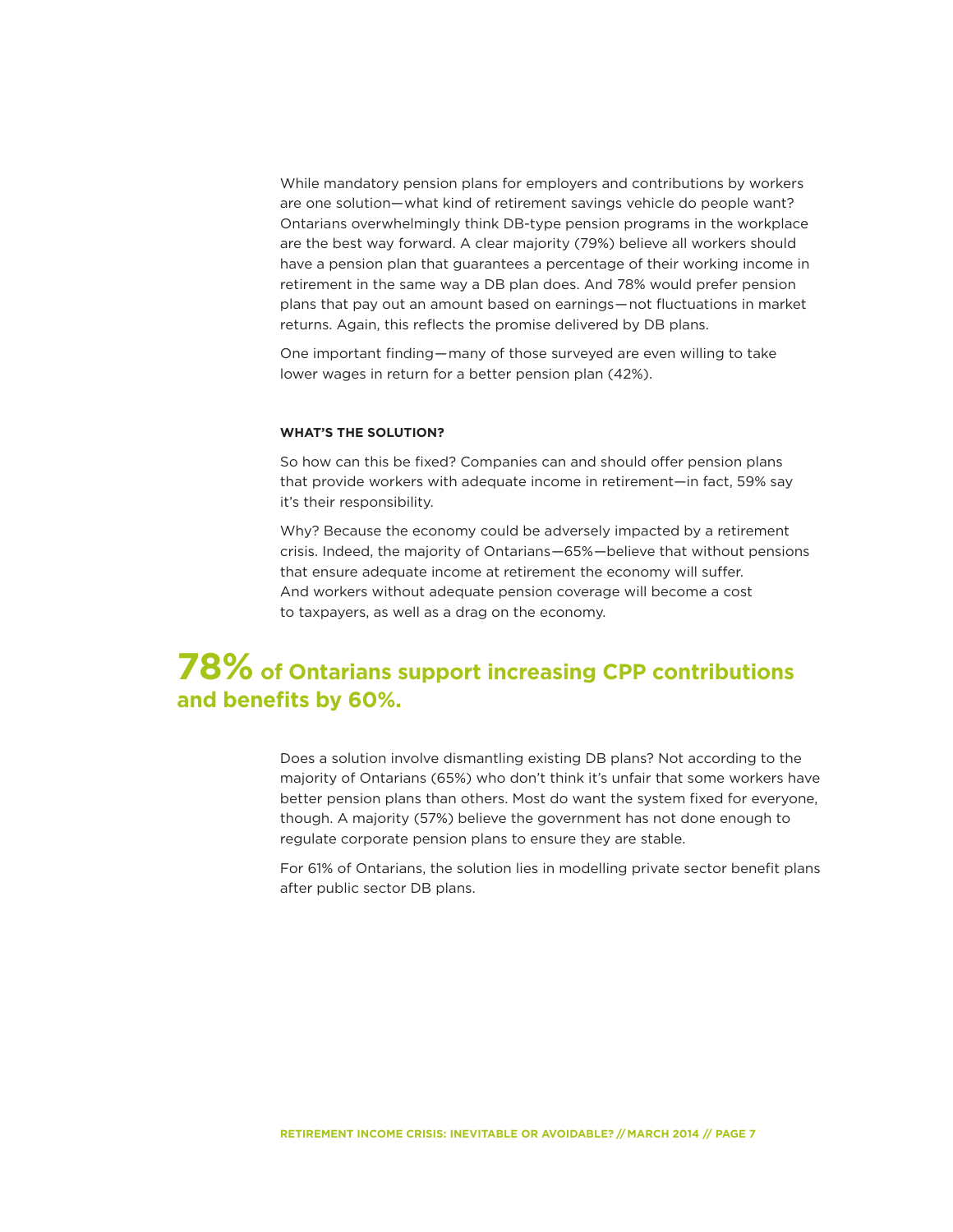#### **SECTION 3: A SIX-POINT PLAN FOR PREVENTING A RETIREMENT CRISIS**

Pensions and retirement income adequacy are two of the biggest issues facing Canada in the coming decades. But existing best practices can be used as tools for enhancing what is currently available to workers and for perhaps expanding coverage. While there are resources out there for improving what's currently on offer, it will take commitment from government to turn those ideas into concrete solutions that can help everyone.

Below are six best practices from the DB space that policymakers can look to for making progress in pension coverage right now:

**MAKE IT AUTOMATIC AND MANDATORY**–Workplace pension savings plans must be mandatory. Employers must offer them, employees must join and contributions must be made automatically (albeit at realistic levels).

**EMBRACE MODELS FOR BROADER PENSION COVERAGE**–Whether it's PRPPs or an expanded CPP, there are many excellent ideas for expanding coverage and delivering adequate pension benefits to all Canadians. Like anything, they have benefits and drawbacks. Doing nothing, however, is the worst option of all. Policymakers must act and choose a way forward.

**RISK SHARING**–Risk sharing is one of the biggest advantages to the DB model. Members of a DB plan can count on their retirement benefit and trust their contributions will lead to consistent and adequate retirement income. Pensions– defined contribution or otherwise–must find a way to ensure that pensioners do not bear 100% of market risk or 100% of longevity risk. Canadians who outlive their savings will evolve into burdens on the taxpayer.

**POOLING**–When individual savings are pooled in one large fund and invested by professionals, investment risk is both shared and reduced and costs are much lower than they would be for retail mutual funds.

**ADEQUATE INCOME REPLACEMENT**–Pension plans that do not set an income replacement target are simply not adequate for Canadians–they are merely savings accounts whereby the saver bears considerable risk that he or she will not have enough money to survive in retirement. What is the alternative? Income replacement based on a percentage of pre-retirement earnings– this must be part of any pension plan's design. DB plans do this. The result– confident, secure Canadians with access to predictable income in retirement and the ability to direct those dollars back into the economy.

**MAKE THE DRAWDOWN STAGE EASIER**–DB pensioners don't have to worry about what to do with their money once they retire. It stays with the plan, which keeps the money invested and pays out pensions throughout retirement. This one-stop option to retirement savings makes life easier for pensioners, rather than leaving it up to the individuals to decide how much to withdraw each year, and how to invest the remaining money so it lasts.